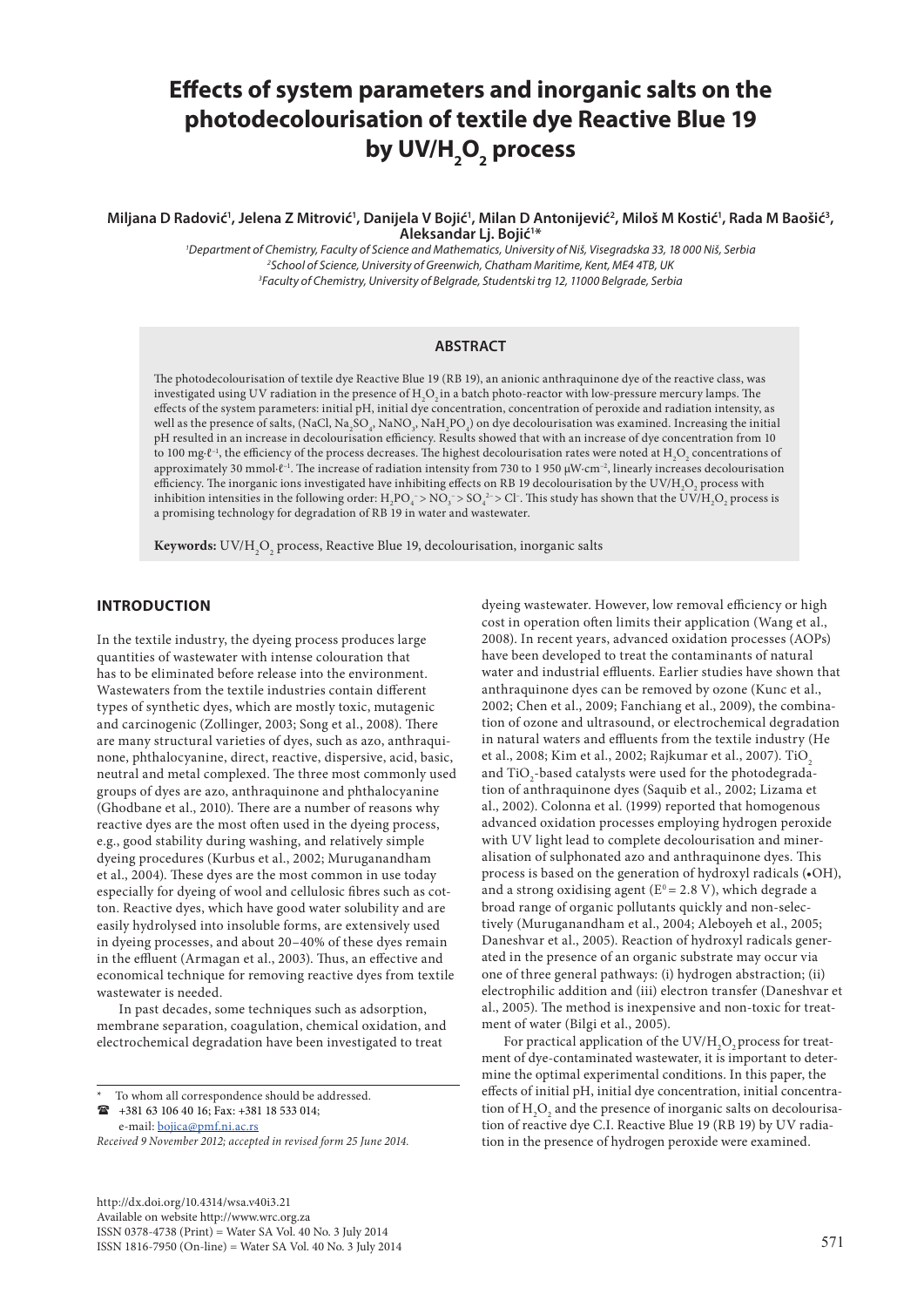| <b>TABLE 1</b>                          |                                     |                             |                   |             |                                           |  |  |  |
|-----------------------------------------|-------------------------------------|-----------------------------|-------------------|-------------|-------------------------------------------|--|--|--|
| <b>General characteristics of RB 19</b> |                                     |                             |                   |             |                                           |  |  |  |
| Molecular formula                       | Molecular mass $(q \cdot mol^{-1})$ | $\lambda_{\text{max}}$ (nm) | <b>CAS</b> number | C.I. number | $IC_{\epsilon_0}$ (mg $\cdot \ell^{-1}$ ) |  |  |  |
| $IC_{22}H_{16}N_2Na_2O_{11}S_3$         | 626.55                              | 592                         | 2580-78-1         | 61200       | 55                                        |  |  |  |

# **EXPERIMENTAL**

#### **Reagents**

The anthraquinone reactive dye C.I. Reactive Blue 19 (RB 19) (molecular weight 626) was obtained from Sigma-Aldrich (USA) and used without any purification. Table 1 summarises the general characteristics of RB 19. The  $\rm H_2O_2$  solution (30%) and other used reagents (NaCl,  $\text{Na}_2\text{SO}_4$ , NaN $\text{O}_3$ , and NaH2PO4) were of analytical grade and purchased from Merck (Germany).

#### **Procedures**

A stock solution of RB 19 was made by dissolving 1.00 g dye in 1 000 mℓ deionised water. Working solutions were freshly prepared, before irradiation, by diluting the stock to the desired concentration with deionised water. The pH of the solutions was adjusted by addition of NaOH or HCl (0.1/0.01 mol∙ℓ–1) measured with a pH-meter (SensIon5, HACH, USA). All photochemical experiments were carried out in a batch photoreactor constructed in our laboratory facility and described in Mitrovic et al. (2012). During irradiation, the solution was magnetically stirred (Are, Velp Scientifica, Italy) at a constant rate and temperature was maintained at  $25 \pm 0.5$ °C. At required time intervals, 4 mℓ of samples were withdrawn and absorbance at 592 nm was measured using a UV/vis spectrophotometer Cintra 1010 (GBC, Australia) to determine the degree of decolourisation of the solution. The removal (%) of RB 19 dye was calculated as:

$$
\text{Removal } (\%) = \left[1 - \frac{c_t}{c_0}\right] \times 100\tag{1}
$$

where:

 $c_{_0}$  and  $c_{_{\rm t}}$  are the concentration values of the dye solution before and after UV irradiation, respectively.

The total organic carbon (TOC) was also determined in order to evaluate the mineralisation rate, as an important indicator of treatment effectiveness. The TOC content was determined by a Shimadzu TOC-5000A analyser.

All experiments were carried out with 3 replicates. Average values  $\pm$  SD (error bars) are presented in all graphs. All statistical tests were performed by OriginPro 8 (OriginLab, USA) using a one-way ANOVA parametric method. The strength of the relationships, measured by the correlation coefficient  $(R^2)$ , as well as the significance of the relationships, expressed in probability levels (*p*-values) was tested. Obtained correlation coefficients were statistically significant at a significance level of 95% for all tests performed.

### **RESULTS AND DISCUSSION**

Reactive dye C.I. Reactive Blue 19 (RB 19) was chosen as a representative of reactive dyes from the class of anthraquinones. It is characterised by high chemical stability and its



*Figure 1 Absorption spectra of textile dye Reactive Blue 19*

resistance to numerous physical and chemical influences present in the environment, where RB 19 can be found as а contaminant (Chang et al., 1986). The UV/vis absorption spectrum of RB 19 is presented in Fig. 1. Two absorbance peaks were observed during the scanning of the dye at pH 7.0. The visible peak at 592 nm is due to the blue colour of the dye chromophore. The peak observed in the UV region from 200 to 300 nm is due to the anthraquinone structure of the dye.

A basic photodecolourisation experiment was conducted for a time period of 20 min (initial dye concentration was 50.0 mg⋅ $\ell$ <sup>-1</sup>, an initial H<sub>2</sub>O<sub>2</sub> concentration of 25.0 mmol⋅ $\ell$ <sup>-1</sup>, and UV radiation intensity of 1 950 μW∙cm–2). Decolourisation was monitored by measuring of absorbance at 592 nm. The experimental results showed that the process is quite rapid and that most of the decolourisation was observed in the first 10 min of UV irradiation (85.7±4.1%), while in a period of 15 min complete decolourisation of samples was observed (Fig. 2). On the other hand, monitoring the absorbance peak at 230 nm during treatment suggested that degradation of the aromatic part of the dye molecule was a relatively slower process and incomplete in the investigated period of 20 min.  $R^2$  values were 0.983 and 0.990 for the curves at 230 and 592 nm, respectively.

Figure 3 presents the difference between change of solution colour and TOC during the degradation of 50.0 mg⋅ $l^{-1}$ RB 19. The complete removal of colour was achieved within a short period of time (15 min). In the same time, TOC removal was 15.8±0.8%, while almost complete removal of 93.5±4.7% was achieved after 240 min. It is well known that the removal of colour is due to cleavage of chromophore bonds in the dye molecule, which is a faster process than the complete oxidative degradation of molecules of dye to low molecular mass compounds (Mitrovic et al., 2012; Guimaraes et al., 2012).

A combination of UV light and  $\rm H_2O_2$  is required for production of  $\bullet$ OH radicals by photolysis of the  $\mathrm{H}_{2}\mathrm{O}_{2}$ . The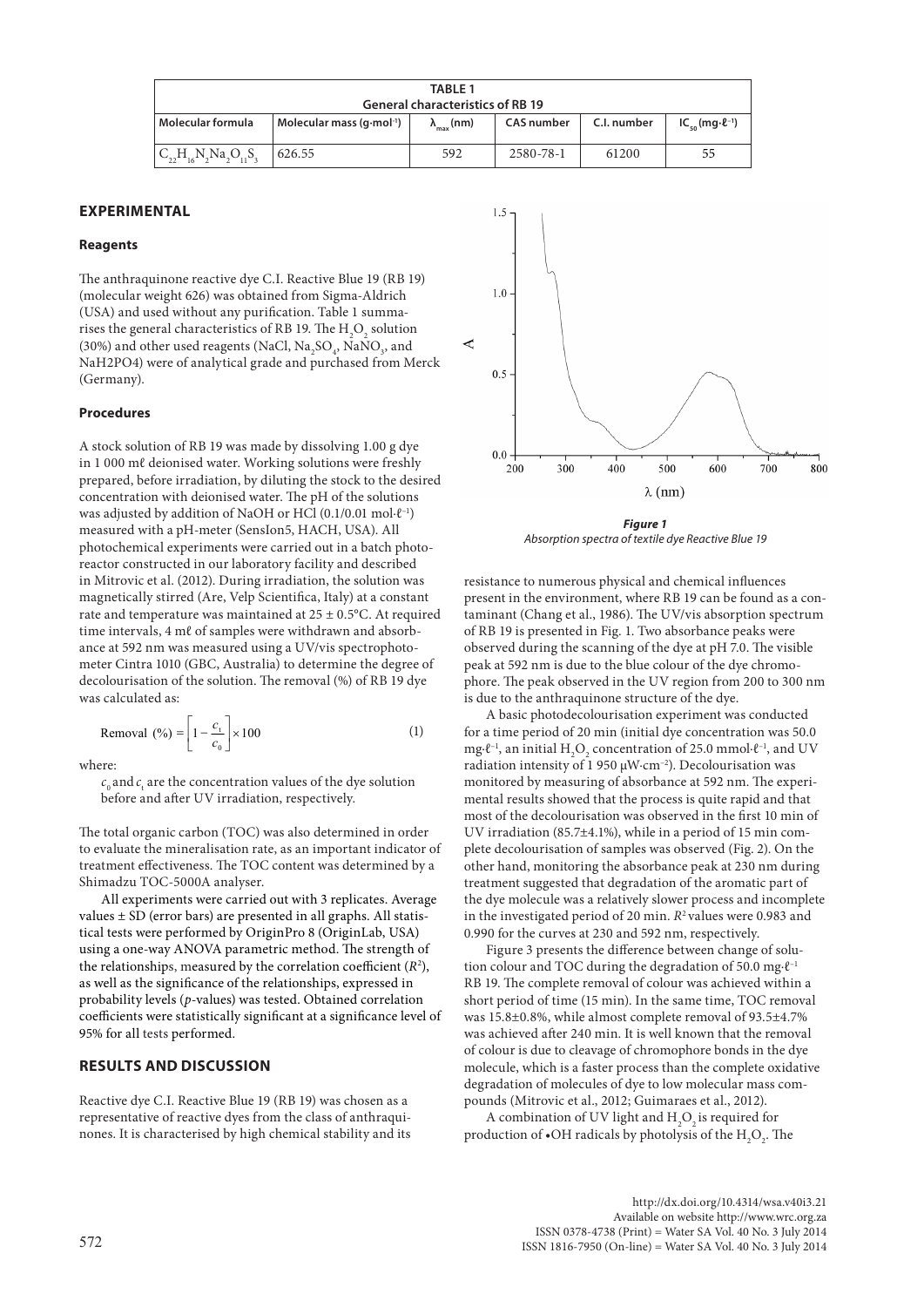

*Figure 2 Removal of dye RB 19 by UV/H<sub>2</sub>O<sub>2</sub> process. [RB19]<sub>0</sub>= 50 mg∙l<sup>−1</sup>, [H2 O2 ] 0 = 25 mmol∙ℓ–1, initial pH 7, UV radiation intensity was 1 950 μW∙cm–2, temperature was 25.0 ± 0.5°C.*



*Figure 3 Change of colour and TOC during UV/H2 O2 treatment of RB 19*

hydroxyl radical is a non-selective and very powerful oxidising agent and can initiate the decolourisation reactions by reacting with the dye molecules (Zollinger, 2003; Muruganandham et al., 2004; He et al., 2008; Aleboyeh et al., 2005; Daneshvar et al., 2005; Aleboyeh et al., 2003; Daneshvar et al., 2003).

$$
H_2O_2 + hv \xrightarrow{k_1} 2HO^{\bullet}
$$
 (2)

$$
HO^{\bullet} + \text{dye} \xrightarrow{k_2} \text{Internetiate products (I)}
$$
 (3)

$$
Intermediate\ products\ (I) + HO^{\bullet} \xrightarrow{k_3} Products\ (P_i) \ (4)
$$

According to the results of other studies (El-Dein et al., 2003; Dong et al., 2007; Mitrovic et al., 2012), the photodecolourisation is a pseudo-first order reaction with respect to the dye concentration. The kinetic pathway of decolourisation could be expressed as follows:

$$
-\frac{dc_t}{dt} = k_{app}t
$$
 (5)

 $k_{\text{app}}$  (min<sup>-1</sup>) is the apparent pseudo-first rate constant,  $c_{\text{t}}$  is the concentration of dye after irradiation time *t*.

http://dx.doi.org/10.4314/wsa.v40i3.21 Available on website http://www.wrc.org.za ISSN 0378-4738 (Print) = Water SA Vol. 40 No. 3 July 2014  $1$ SSN 1816-7950 (On-line) = Water SA Vol. 40 No. 3 July 2014 573

| Pseudo-first order rate constants of RB<br>19 decolourisation in function of pH.<br>$[RB19]_{0} = 50$ mg $\cdot \ell^{-1}$ , $[H, O,]_{0} =$<br>25 mmol $\cdot \ell^{-1}$ |                                   |                |  |  |  |  |
|---------------------------------------------------------------------------------------------------------------------------------------------------------------------------|-----------------------------------|----------------|--|--|--|--|
| рH                                                                                                                                                                        | $k_{_{app}}$ (min <sup>-1</sup> ) | R <sup>2</sup> |  |  |  |  |
| $\overline{c}$                                                                                                                                                            | 0.0777                            | 0.9804         |  |  |  |  |
| 3                                                                                                                                                                         | 0.0797                            | 0.9879         |  |  |  |  |
| 4                                                                                                                                                                         | 0.0816                            | 0.9869         |  |  |  |  |
| 5                                                                                                                                                                         | 0.0977                            | 0.9832         |  |  |  |  |
| 7                                                                                                                                                                         | 0.1113                            | 0.9898         |  |  |  |  |
| 9                                                                                                                                                                         | 0.1305                            | 0.9904         |  |  |  |  |
| 10                                                                                                                                                                        | 0.1684                            | 0.9949         |  |  |  |  |
| 11                                                                                                                                                                        | 0.1816                            | 0.9967         |  |  |  |  |



*Figure 4*

*Effect of initial pH on removal of RB 19. [RB19]<sub>0</sub>=50 mg∙* $l$ *<sup>-1</sup>, [H<sub>2</sub>O<sub>2</sub>]<sub>0</sub>= 25 mmol∙ℓ–1, UV radiation intensity was 1 950 μW∙cm–2, temperature was 25.0 ± 0.5°C. Inset shows the relation between pseudo-first order rate constants and initial pH.*

This equation, after integration with the initial condition  $(c_0$  for  $t = 0$ ), leads to:

$$
\ln(c_t/c_0) = -k_{app}t\tag{6}
$$

where:

 $k_{_{app}}$  (min<sup>-1</sup>) is the apparent pseudo-first rate constant,  $c_{t}$  is the concentration of dye after irradiation time *t*,  $c_0$  is the dye concentration at  $t = 0$ .

The apparent reaction rate constants  $(k_{_{app}})$  for decolourisation of RB 19 were calculated from semi-logarithmic graphs of  $\ln(c_{t}/c_{0})$  versus time, using the linear regression method. The values were also calculated for *R*<sup>2</sup> (0.989 for colour removal and 0.987 for TOC removal).

#### **Effect of initial pH**

The effect of pH on the rate of decolourisation of textile dye RB 19 with  $\mathrm{UV/H}_2\mathrm{O}_2$  process was studied at pH values of 2, 3, 4, 5, 7, 9, 10 and 11. For an initial dye concentration of 50.0 mg⋅ $\ell$ <sup>-1</sup> and initial H<sub>2</sub>O<sub>2</sub> concentration of 25 mmol⋅ $\ell$ <sup>-1</sup>, the initial decolourisation rate at different pH values is shown in Fig. 4.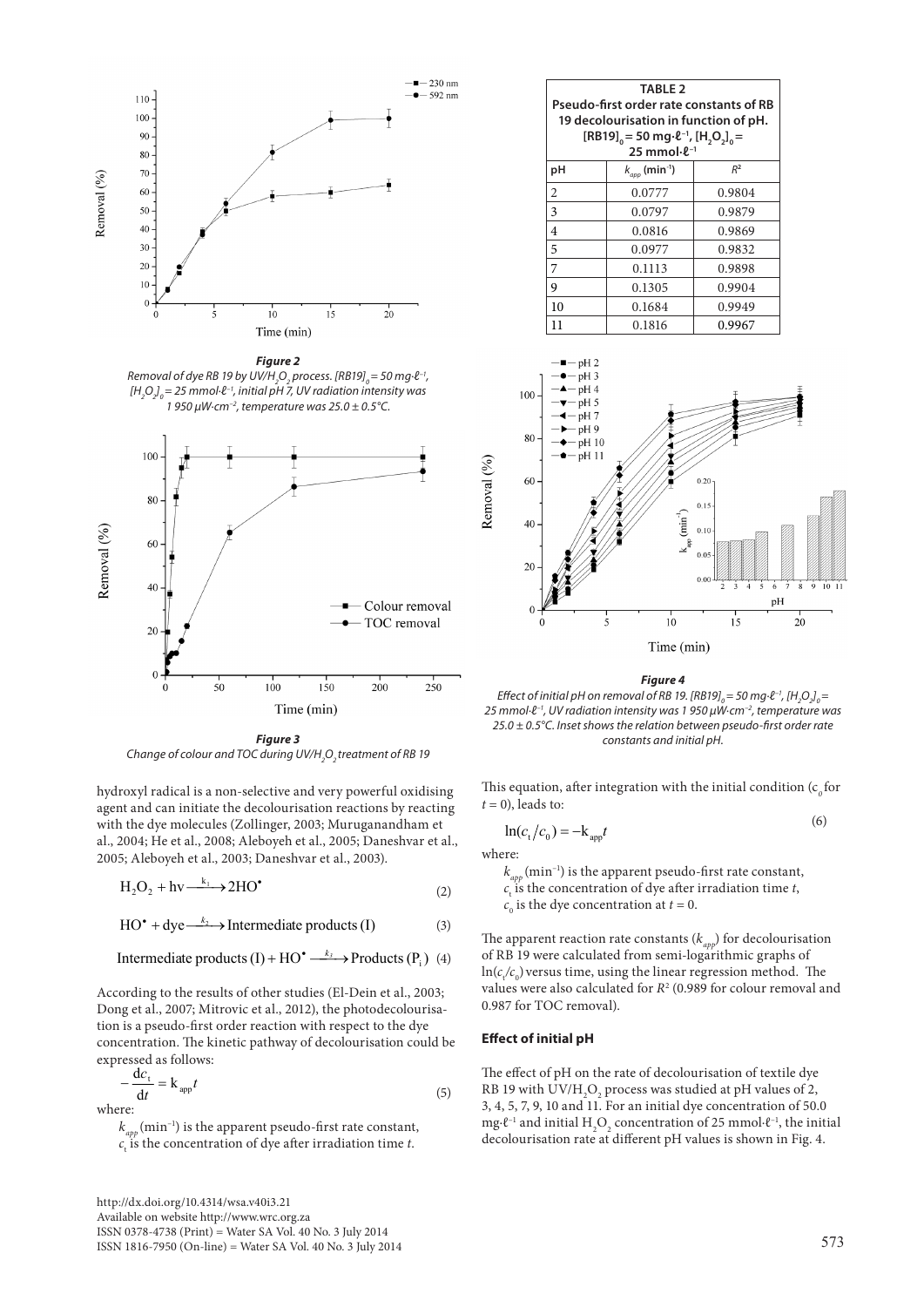

*Figure 5 Absorption spectra of textile dye Reactive Blue 19 at different pH values. [RB19]*<sub>0</sub> = 50 mg⋅ $l$ <sup>-1</sup>.

Decolourisation efficiency increased with increasing pH from 2 to 11. The values of the apparent pseudo-first rate constant,  $k_{_{app}}$ , and correlation coefficient ( $R$ <sup>2</sup>) are presented in Table 2. In all experiments, the values of  $R^2$  were higher than 0.98.

For an acidic pH, with acidification of the solution by HCl (dye solution with initial pH 2, 3, 4 and 5), the amounts of conjugated base Cl– ions increase. The anion Cl– can react with •OH leading to the formation of inorganic radical ions ClOH•– (Reaction (7)) (Aleboyeh et al., 2005; Jaysona et al., 1973). These inorganic radical anions show a lower reactivity than •OH, so that they do not play a role in the decolourisation of RB 19.

$$
Cl^{-} + HO^{\bullet} \longrightarrow CHHO^{\bullet^{-}}, k = 4.3 \times 10^{9} M^{-1} s^{-1}
$$
 (7)

With further increases in pH, to pH 11, there is a continuous increase in the efficiency of the dye decolourisation process (Fig. 4). It is known that increasing the pH of the solution increases the concentration of  $HO_2^-$ , the peroxide conjugate base (Reaction (8)) (Aleboyeh et al., 2005; Xu et al., 2009).  $\mathrm{HO}_2^-$  absorbs the radiation at 254 nm more intensely than the peroxide, which should lead to an increase in the concentration of •OH radicals (Reaction (9)) (Aleboyeh et al., 2005; Lergini et al., 1993; Beltran et al., 1997).

$$
H_2O_2 \longrightarrow HO_2^- + H^+, pK_a = 11.6
$$
 (8)

$$
HO_2^- + H^+ + hv \longrightarrow 2HO^{\bullet}
$$
 (9)

But  $HO_2^-$ , the conjugate anion of  $H_2O_2$ , reacts with a nondissociated molecule of  $\rm{H_{2}O_{2}}$  according to Reaction (10), which leads to oxygen  $(O_2)$  and water, instead of producing hydroxyl radicals under UV radiation (Reaction (9)). Therefore, the instantaneous concentration of •OH is lower than expected.

$$
\text{HO}_2^- + \text{H}_2\text{O}_2 \longrightarrow \text{H}_2\text{O} + \text{O}_2 + \text{OH}^-
$$
 (10)

Additionally, at high pH values deprotonation of the RB 19 molecule probably took place, which was confirmed in a study of another anthraquinone dye with a similar structure (Epolito et al., 2005). These structural changes could make the RB 19



*Figure 6*

*Effect of initial dye concentration on removal of RB 19. [H2 O2 ] 0 = 25 mmol∙ℓ–1, initial pH was 7, UV radiation intensity was 1 950 μW∙cm–2, temperature was 25.0 ± 0.5vC.*

dye molecule especially vulnerable to •OH radical attack, leading to an increase in decolourisation rate.

#### **Effect of initial dye concentration**

The effect of initial dye concentration on decolourisation by the  $\mathrm{UV}/\mathrm{H}_2\mathrm{O}_2$  process is shown in Fig. 6. It was found that by increasing the initial dye concentration from 10 to 100 mmol∙ℓ–1 decolourisation decreased  $(R^2 = 0.986 - 0.999)$ . After 10 min of treatment, samples with lower initial concentrations were completely decolourised. The decrease in decolourisation efficiency with increase in dye initial concentration can be explained by the internal filter effect (Ghodbane et al., 2010; Elmorsi et al., 2010). An increase in dye concentration induces a rise in internal optical density and the solution becomes more and more impermeable to UV irradiation. In this way,  $\rm H_2O_2$  can only be irradiated by a small portion of UV light to form fewer free radicals and colour removal decreases (Elmorsi et al., 2010; Ghodbane et al., 2010; Muruganandham et al., 2004; Aleboyeh et al., 2005; Behnajady et al., 2004; Galindo et al., 1998).

# **Effect of initial H<sub>2</sub>O<sub>2</sub> concentration**

Hydrogen peroxide concentration is an important parameter for the degradation of dye by the  $\mathrm{UV/H}_2\mathrm{O}_2$  process. The effect of initial peroxide concentration on decolourisation of RB 19 dye has been studied at an initial  $\rm{H}_{2}\rm{O}_{2}$  concentration ranging from 10 to 100 mmol⋅ $\ell$ <sup>-1</sup>. Results show that increasing  $H_2O_2$ concentration increased dye removal, until the concentration of peroxide reaches approximately 30 mmol∙ℓ–1 (Fig. 7). In this range, the apparent pseudo-first rate constant increases from  $0.083$   $\rm{min}^{\text{-1}}$  to  $0.120$   $\rm{min}^{\text{-1}}.$  At  $\rm{H}_{\text{2}}\rm{O}_{\text{2}}$  concentrations above 30 mmol⋅ℓ<sup>-1</sup> the process rate decreases. At low concentrations of  $H_2O_2$ ,  $\bullet$ OH radical concentration is proportionally low, which results in a low decolourisation rate. In all experiments, the values of  $R^2$  were higher than 0.98.

By increasing the peroxide concentration more and more hydroxyl radicals are generated. The •OH free radicals produced upon photolysis of  $H_2O_2$  can react with dye molecules, but also with an excess of  $H_2O_2$ . Excess of hydrogen peroxide and high •OH radical concentration results in competitive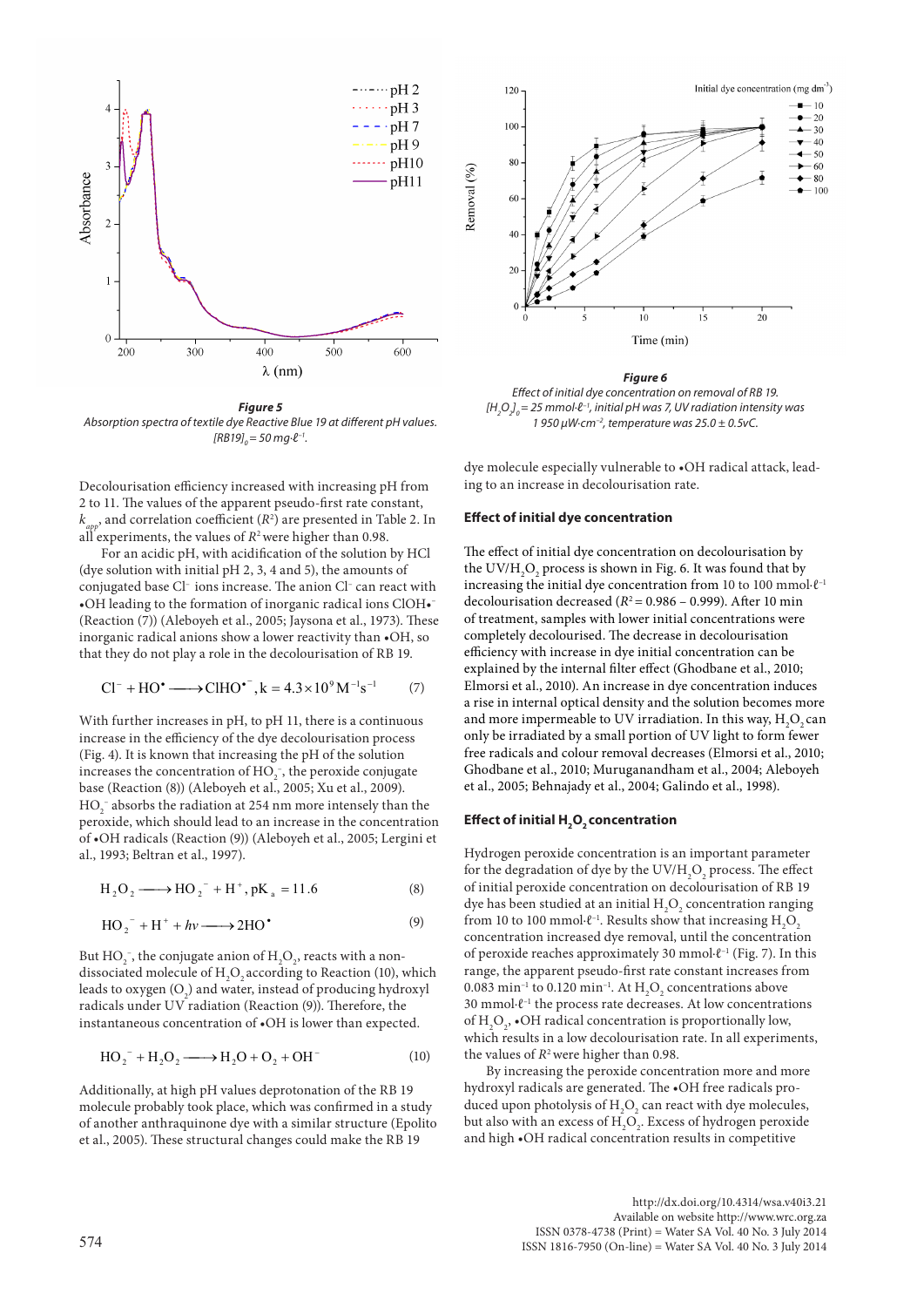

#### *Figure 7*

*Effect of initial concentration of peroxide on removal of RB 19. [RB19] = 50 mg∙ℓ–1, initial pH = 7, UV radiation intensity was 1 950 μW∙cm–2, temperature was 25.0 ± 0.5°C. Inset shows the relation between pseudofirst order rate constants and initial concentration of peroxide.*

reactions, producing an inhibitory effect on decolourisation (Zollinger et al., 2003; Muruganandham et al., 2004; Aleboyeh et al., 2005; Rezaee et al., 2008).

Other authors have produced similar results in their investigation of this dye. Rezaee et al. (2008) and Guimaraes et al. (2012) also observed high decolourisation of RB 19 solution by the UV/H<sub>2</sub>O<sub>2</sub> process; using H<sub>2</sub>O<sub>2</sub> and a low-pressure mercury UV-C lamp, the solution was completely decolourised in less than 30 min.

With a further increase in initial concentration of peroxide from 30 to 100 mmol∙ℓ–1, the rate of decolourisation is reduced and  $k_{\text{max}}$  values decreased, almost by half, from 0.120 min<sup>-1</sup> to 0.066 min–1. When the initial peroxide concentration is very high, generated •OH are mostly reacting with the excess of peroxide and produce  $\mathrm{HO}_{2}$ • radicals, according to Reaction (11) (Aleboyeh et al., 2005; Daneshvar et al., 2005). It is clear that  $\mathrm{HO}_2^{\vphantom{1}}$  radicals are less reactive than  $\bullet$  OH radicals and the decolourisation rate decreases (Daneshvar et al., 2005).

$$
H_2O_2 + HO^{\bullet} \longrightarrow H_2O + HO_2^{\bullet}, k = 2.7 \times 10^7 M^{-1} s^{-1}
$$
 (11)

Generated  $\bullet$ OH radicals can also react with  $\mathrm{HO}_2^{\bullet}\bullet$  and produce water and dioxigen (Reaction (12)) or dimerize to  ${\rm H}_{\rm _2}{\rm O}_{\rm _2}$ (Reaction (13)) (Aleboyeh et al., 2005; Daneshvar et al., 2005):

$$
HO^{\bullet} + HO_2^{\bullet} \longrightarrow H_2O + O_2, k = 6.6 \times 10^9 M^{-1} s^{-1}
$$
 (12)

$$
HO^{\bullet} + HO^{\bullet} \longrightarrow H_2O_2, k = 5.5 \times 10^9 M^{-1} s^{-1}
$$
 (13)

Therefore, the optimum value of  $\rm{H}_{2}\rm{O}_{2}$  concentration for the maximum decolourisation rate for RB 19 was approximately 30 mmol∙ℓ–1.

# **Effect of UV radiation intensity**

With increasing UV radiation intensity, the efficiency of dye decolourisation increases considerably. Based on the results obtained (Fig. 8), it can be concluded that the decolourisation



#### *Figure 8*

*Effect of radiation intensity on removal of RB 19. [RB19] = 50 mg⋅ℓ<sup>-1</sup>, [H2 O2 ] 0 = 25 mmol∙ℓ–1, initial = pH 7, temperature was 25.0 ± 0.5°C. Inset shows the relation between pseudo-first order rate constants and radiation intensity.*

rate constant of the dye increases with the increase in radiation intensity from 730 μW∙cm–2 to 1 950 μW∙cm–2. The smallest increase in process efficiency took place from 1 750 μW∙cm–2 to 1 950 μW∙cm–2; from this it follows that the back lamps in the photoreactor contribute least to dye decolourisation. The results also show that the UV intensity tested in the study lies in the linear range and that all photons produced are effectively used (Fig. 8). *R*2 values were from 0.995 to 0.998.

The results of this investigation are consistent with previous studies which generally observed an increase in decolourisation rate with increasing UV intensity (Mills et al., 1993; Lea et al., 1998). This is a consequence of a higher quantity of generated •OH radicals, which make the oxidative degradation of anthraquinone dye more efficient.

#### **Effect of inorganic ions**

It is well known in the textile industry that in order to accelerate or increase the fixation of dyes onto the fibres, it is necessary to use a high electrolyte concentration in the dye bath to decrease the negatively-charged barrier between the cellulose and anionic dyes (Carneiro et al., 2004; Kampyli et al., 2004). We examined the effects of several types of inorganic ions (Cl-,  $SO_4^2$ <sup>-</sup>,  $NO_3^-$ ,  $H_2PO_4^-$ ) common in synthetic dye-containing effluent on the photodecolourisation of dyes under UV irradiation. Experiments were done at three different concentrations of inorganic ions: 10, 100 and 1 000 mmol  $\ell^{-1}$ .

The 20-min decolourisation and the reduction in decolourisation efficiency when adding inorganic anions to RB 19 solutions are shown in Table 3. The degree of inhibition of the process did not increase linearly with increasing inorganic ion concentrations. Furthermore, the overall inhibition is not too extensive despite the fact that high concentrations of inorganic anions are present in solution. This confirms that the  $\rm UV/H_2O_2$ process can be successfully applied for decolourisation of real textile wastewater which commonly contains high concentrations of inorganic anions.

It can be seen that the 20-min decolourisation efficiency was adversely affected and decreased as the inorganic ion concentrations increased from 10 to 1 000 mmol∙ℓ–1 (Fig. 9).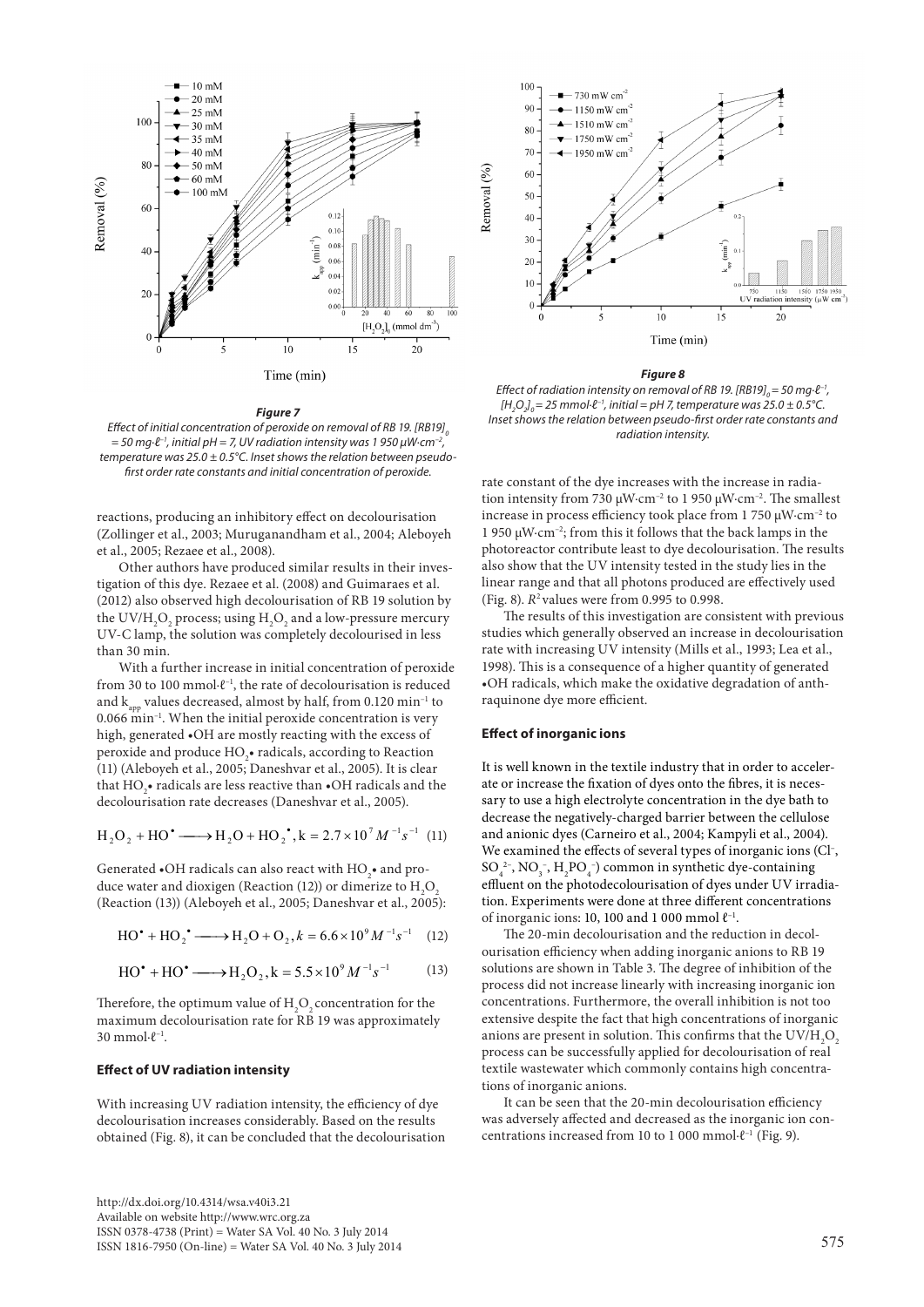| <b>TABLE 3</b><br>20 min decolourisation vs. type of anion and reduction in decolourisation efficiency |                                             |                                      |                           |                      |  |  |  |  |
|--------------------------------------------------------------------------------------------------------|---------------------------------------------|--------------------------------------|---------------------------|----------------------|--|--|--|--|
| Anion / $C_{\text{salt}}$                                                                              |                                             | 10 mmol $\cdot$ $\ell$ <sup>-1</sup> | 100 mmol $\cdot$ $2^{-1}$ | 1 000 mmol- $l^{-1}$ |  |  |  |  |
| No salt                                                                                                | Total decolourisation (%)                   | 100                                  | 100                       | 100                  |  |  |  |  |
| NO <sub>3</sub>                                                                                        | Total decolourisation (%)                   | 81.88                                | 73.62                     | 73.62                |  |  |  |  |
|                                                                                                        | Reduction in decolourisation efficiency (%) | $-18.12$                             | $-26.38$                  | $-26.38$             |  |  |  |  |
| $Cl^-$                                                                                                 | Total decolourisation (%)                   | 91.27                                | 86.52                     | 79.07                |  |  |  |  |
|                                                                                                        | Reduction in decolourisation efficiency (%) | $-8.73$                              | $-13.48$                  | $-20.92$             |  |  |  |  |
| SO <sub>4</sub> <sup>2–</sup>                                                                          | Total decolourisation (%)                   | 89.45                                | 81.01                     | 72.00                |  |  |  |  |
|                                                                                                        | Reduction in decolourisation efficiency (%) | $-10.55$                             | $-18.85$                  | $-28.00$             |  |  |  |  |
| $H_2PO_4^-$                                                                                            | Total decolourisation (%)                   | 84.15                                | 75.89                     | 53.13                |  |  |  |  |
|                                                                                                        | Reduction in decolourisation efficiency (%) | $-15.84$                             | $-24.10$                  | $-46.87$             |  |  |  |  |



#### *Figure 9*

*Effect of initial inorganic ion concentrations on removal of RB 19***.** *[RB19]*<sub>0</sub> = 50 mg∙l<sup>2-1</sup>, [H<sub>2</sub>O<sub>2</sub>]<sub>0</sub> = 25 mmol∙l<sup>2-1</sup>, UV radiation intensity was *1 950 μW∙cm–2, temperature was 25.0 ± 0.5°C.*

At 10 mmol∙ℓ–1 and 100 mmol∙ℓ–1 the order of inhibition measured was the following:  $NO_3^- > H_2PO_4 > SO_4^2 > Cl^2$ , while at the higher concentration of 1 000 mmol- $\ell^{-1}$ , the order of inhibition measured was:  $H_2PO_4 > NO_3 > SO_4^{2} > Cl^-(R^2 = 0.964 - 0.999)$ .

The inhibiting effect of inorganic ions can be explained by the fact that these anions act as •OH radical scavengers, which protect a dye molecule from oxidation (Galindo et al., 2001; Liao et al., 2001). These anions are able to react with hydroxyl radicals leading to inorganic radical ions which show a much lower reactivity than •OH, so that they do not play a role in dye decolourisation. There is also competition between the dye and anions with respect to •OH.

$$
Cl^{-} + HO^{\bullet} \longrightarrow CHIO^{\bullet^{-}}, k = 4.3 \times 10^{9} M^{-1} s^{-1}
$$
 (7)

$$
NO_3^- + HO^{\bullet} \longrightarrow NO_3^{\bullet} + H_2O, k = 1.3 \times 10^8 M^{-1} s^{-1}
$$
 (14)

$$
\text{HSO}_4^- + \text{HO}^{\bullet} \longrightarrow \text{SO}_4^{\bullet^-} + \text{H}_2\text{O}, k = 4.7 \times 10^5 \, M^{-1} s^{-1} \tag{15}
$$

$$
H_2PO_4^- + HO^{\bullet} \longrightarrow \text{HPO}_4^{\bullet^-} + H_2O, k = 2 \times 10^4 M^{-1} s^{-1}
$$
 (16)

Jaysona et al. (1973) reported that the rate constant for the interaction between  $\cdot$ OH radicals and Cl<sup>-</sup> anions is  $k = 4.3 \times 10^9$  $M^{-1}$  s<sup>-1</sup> (Reaction (7)). Kastruma et al. (1991) investigated the

reactivity of  $\mathrm{NO_3^{\star}}$  radicals and got the value for rate constant  $1.3$  x  $10^8$   $\rm M^{-1}\,s^{-1}$  for reaction of  $\bullet$  OH radical with  $\rm NO_3^-$  (Reaction (14)). Results of Jiang et al. (1992) and Maruthamuthu et al. (1978), studies showed that  $HSO_4^{2-}$  and  $H_2PO_4^-$  anions react with  $\bullet$ OH radical with lower rate (k = 4.7 x 10<sup>5</sup> M<sup>-1</sup> s<sup>-1</sup> and  $k = 2 \times 10^4 \text{ M}^{-1} \text{ s}^{-1}$ , respectively) than NO<sub>3</sub><sup>-</sup> (Reactions (15) and (16)). Therefore, the obtained scavenging effect of used anions in this study is not in agreement with the values of the rate constants given in the mentioned literature.

# **CONCLUSION**

The results of the present work showed that the  $\mathrm{UV/H}_2\mathrm{O}_2$  process can be applied as an effective technology for the removal of Reactive Blue 19 from natural and waste waters. Complete decolourisation was achieved after less than 15 min. It was found that with increasing solution pH decolourisation rate increases. The decolourisation of dye decreases by increasing the initial dye concentration from 10 to 100 mmol∙ℓ–1. As the initial concentration of H<sub>2</sub>O<sub>2</sub> increased from 10 to 30 mmol⋅ $\ell$ <sup>-1</sup>, the decolourisation rate constant increased from 0.083 min-1 to 0.120 min-1, while at concentrations above this the process rate decreased. Increasing UV radiation intensity linearly increases the efficiency of dye photodecolourisation. The addition of Cl– ,  $SO_4^{2-}$ ,  $NO_3^-$  or  $H_2PO_4^-$  to the dye solutions examined generally had an adverse effect on the decolourisation rates, but to a varying degree depending on the ion used. The results showed that the degree of inhibition of the process did not increase linearly with an increase in inorganic ion concentration.

#### **ACKNOWLEDGEMENT**

The authors would like to acknowledge the financial support of the Serbian Ministry of Education Science and Technological Development (Grant No TR34008).

# **REFERENCES**

- ALEBOYEH A, ALEBOYEH H and MOUSSA Y (2003) "Critical" effect of hydrogen peroxide in photochemical oxidative decolourisation of dyes: Acid Orange 8, Acid Blue 74 and Methyl Orange. *Dyes Pigm.* **57** 67–75.
- ALEBOYEH A, MOUSSA Y and ALEBOYEH H (2005) The effect of operational parameters on UV/H2O2 decolourisation of Acid Blue 74. *Dyes Pigm.* **66** 129–134.
- ARMAGAN B, OZDEMIR O, TURAN M and ÇELIK MS (2003) Adsorption of negatively charged azo dyes onto surfactant-modified sepiolite. *J. Environ. Eng.* **129** 709–715.
- BEHNAJADY MA, MODIRSHAHLA N and SHOKRI M (2004) Photodestruction of Acid Orange 7 (AO7) in aqueous solutions by

http://dx.doi.org/10.4314/wsa.v40i3.21 Available on website http://www.wrc.org.za ISSN 0378-4738 (Print) = Water SA Vol. 40 No. 3 July 2014  $576$  ISSN 1816-7950 (On-line) = Water SA Vol. 40 No. 3 July 2014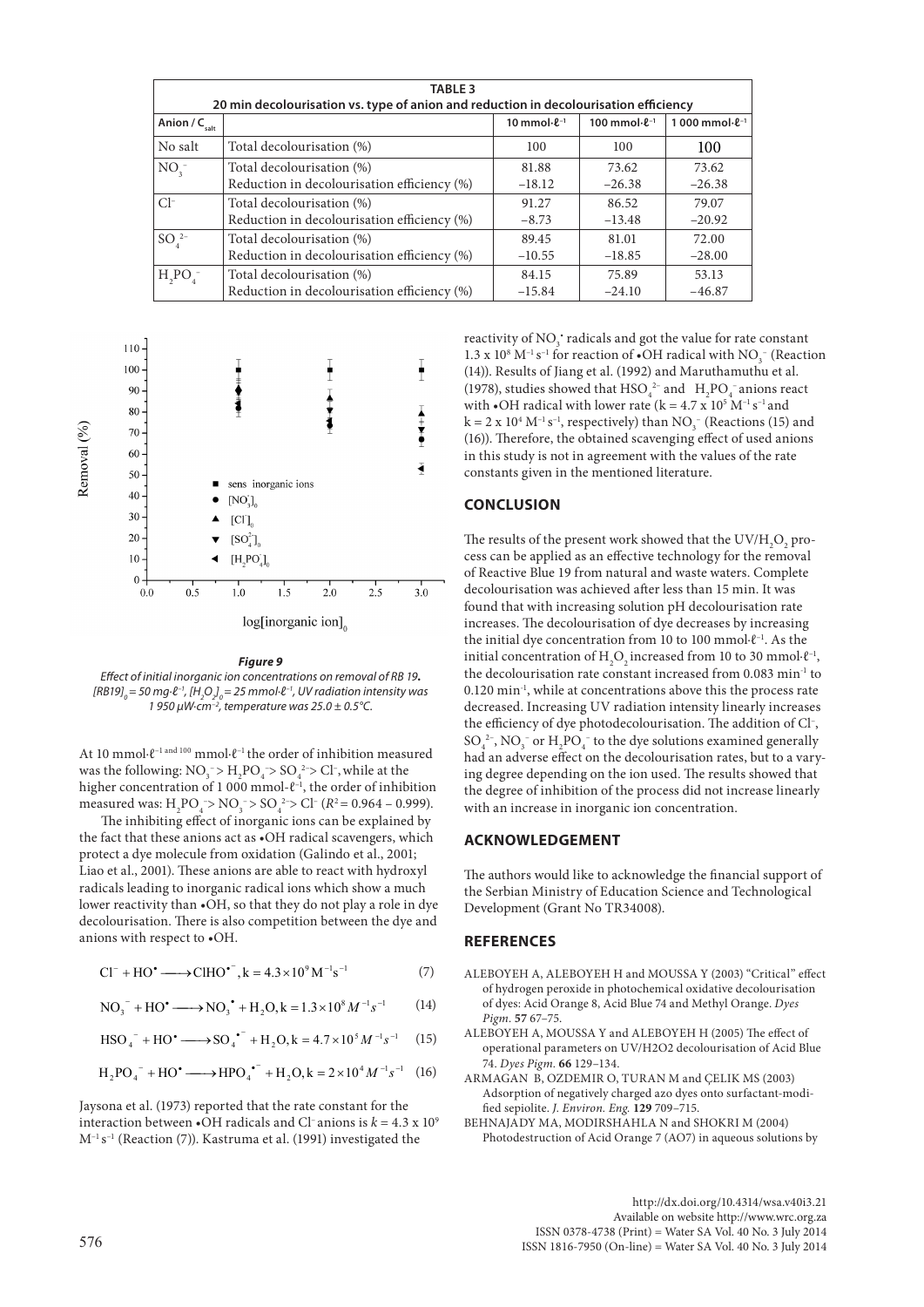UV/H2O2: influence of operational parameters. *Chemosphere* **55** 129–134.

BELTRAN FI, GONZALEZ M and GONZALEZ IF (1997) Industrial wastewater advanced oxidation. Part 1. UV radiation in the presence and absence of hydrogen peroxide or UV radiation. *Water Res.* **31** (10) 2405–2414.

BILGI S and DEMIR C (2005) Identification of photooxidation degradation products of C.I. Reactive Orange 16 dye by gas chromatography mass spectrometry. *Dyes Pigm.* **66** 69–76.

CARNEIRO PA, OSUGI ME, SENE JJ ANDERSON MA and ZANONI MVB (2004) Evaluation of color removal and degradation of a reactive textila azo dye on nanoporous TiO2 thin film electrodes. *Electrochim. Acta* **49** 3807–3820.

CHANG IY and MILLER IK (1986) Photostability of antraquinone and azo dyes in n-ethylacetamide (Nylon Model). *J. Soc. Dyers Colour.* **102** (2) 46–53.

CHEN TY, KAO CM, HONG A, LIN CE and LIANG SH (2009) Application of ozone on the decolourisation of reactive dyes – Orange-13 and Blue-19. *Desalination* **249** 1238–1242.

COLONNA GM, CARONNA T and MARCANDALLI B (1999) Oxidative degradation of dyes by ultraviolet radiation in presence of hydrogen peroxide. *Dyes Pigm.* **41** 211–220.

DANESHVAR N, RABBANI M, MODIRSHAHLA N and BEHNA-JADY MA (2004) Critical effect of hydrogen peroxide concentration in photochemical oxidative degradation of C.I. Acid Red 27 (AR27). *Chemosphere* **56** 895–900.

DANESHVAR N, RABBANI M, MODIRSHAHLA N and BEHNA-JADY MA (2005) Photooxidative degradation of Acid Red 27 in tubular continuous-flow photoreactor: influence of operational parameters and mineralization products. *J. Hazardous Mater. B* **118** 155–160.

DONG X, DING W, ZHANG X and LIANG X (2007) Mechanism and kinetics model of degradation of synthetic dyes by UV–vis/H2O2/ Ferrioxalate complexes. *Dyes Pigm.* **74** 470–476.

EL-DEIN AM, LIBRA JA and WIESMANN U (2003) Mechanism and kinetic model for the decolourisation of the azo dye Reactive Black 5 by hydrogen peroxide and UV radiation. *Chemosphere* **52** 1069–1077.

ELMORSI TM, RIYAD YM, MOHAMED ZH and ABD EL BARY HMH (2010) Decolourisation of Mordant red 73 azo dye in water using H2 O2 /UV and photo-Fenton treatment. *J. Hazardous Mater.*  **174** 352–358.

EPOLITO WJ, LEE YH, BOTTOMLEY LA and PAVLOSTATHIS SG (2005) Characterization of the texile anthraquinone dye Reactive Blue 4. *Dyes Pigm.* **67** 35–46.

FANCHIANG JM and TSENG DH (2009) Degradation of antraquinone dye C.I. Reactive Blue 19 in aqueous solution by ozonation. *Chemosphere* **77** 214–221.

GALINDO C, JACQUES P and KALT A (2001) Photooxidation of phenylazonaphthol AO20 on TiO<sub>2</sub>: kinetic and mechanistic investigations. *Chemosphere* **45** 997–1005.

GALINDO C and KALT A (1998) UV– $\mathrm{H}_{2}\mathrm{O}_{2}$  oxidation of monoazo dyes in aqueous media: a kinetic study. *Dyes Pigm.* **40** 27–35.

GHODBANE H and HAMDAOUI O (2010) Decolourisation of antraquinonic dye C.I. Acid Blue 25, in aqueous solution by direct UV irridation, UV/H2O2 and UV/Fe(II) processes. *Chem. Eng. J.* **160** 226–231.

GUIMARAES JR, MANIERO MG and DE ARAUJO RN (2012) A comparative study on the degradation of RB-19 dye in an aqueous medium by advanced oxidation processes. *J. Environ. Manage.* **110**  33–39.

HE Z, LIN L, SONG S, XIA M, XU L, YING H and CHEN J (2008) Mineralization of C.I. Reactive Blue 19 by ozonation combined with sonolysis: Performance optimization and degradation mechanism. *Sep. Purif. Technol.* **62** 376–381.

JAYSONA GG, PARSONS BJ and SWALLOW AJ (1973) Some simple, highly reactive, inorganic chlorine derivatives in aqueous solution. *J. Chem. Soc. Faraday Trans.* **69** 1597–1607.

JIANG PY, KATSUMURA Y, NAGAISHI R, DOMAE M, ISHIKAWA K, ISHIGURE K and YOSHIDA Y (1992) Pulse radiolysis study of concentrated sulfuric acid solutions. *J. Chem. Soc. Faraday Trans.* **88** (12) 1653–1658.

KAMPYLI V, PHILLIPS DAS and RENFREW AHM (2004) Reactive dyes containing a 4-m carboxypyridinium-1,3,5- triazine-2-oxide reactive group: exhaust dyeing of cotton under alkaline and neutral fixation conditions. *Dyes Pigm.* **61** 165–175.

KATSUMURA Y, JIANG PY, NAGAISHI R, OISHI T and ISHIGURE K (1991) Pulse radiolysis study of aqueous nitric acid solutions. Formation mechanism, yield, and reactivtty of  $\text{NO}_3$  radical. *J. Phys. Chem.* **95** 4435–4443.

KIM TH, PARK C, LEE J, SHIN EB and KIM S (2002) Pilot scale treatment of textile wastewater by combined process (fluidized biofilm process–chemical coagulation–electrochemical oxidation). *Water Res.* **36** 3979–3988.

KUNZ A, MANSILLA H and DURAN N (2002) A degradation and toxicity study of three textile reactive dyes by ozone. *Environ. Technol.* **23** 911–918.

KURBUST, SLOKAR YM and LE MARECHAL AM (2002) The study of effect of variables on  $H_2O_2$ /UV decoloration of vinylsulphone dye: part II. *Dyes Pigm.* **54** 67–78.

LEA J and ADESINA AA (1998) The photo-oxidative degradation of sodium dodecyl sulfate in aerated aqueous  $\rm TiO_2$  suspension. *J. Photochem. Photobiol. A* **118** 111–122.

LERGINI O, OLIVEROS E and BRAUN AM (1993) Photochemical processes for water treatment. *Chem. Rev.* **93** 671–698.

LIAO CH, KANG SF and WU FA (2001) Hydroxil radical scavenging role of chloride and bicarbonate ions in the  $\rm UV/H_2O_2$  process. *Chemosphere* **44** 1193–1200.

LIZAMA C, FREER J, BAEZA J and MANSILLA H (2002) Optimized photodegradation of Reactive Blue 19 on  $\rm TiO_2$  and ZnO suspensions. *Catal.Today* **76** 235–246.

MARUTHAMUTHU P and NETA P (1978) Phosphate radicals. Spectra, acid-base equilibria, and reactions with inorganic compounds. *J. Phys. Chem.* **82** 710–713.

MILLS A, DAVIS R and WORSLEY D (1993) Water purification by semiconductor photocatalysis. *Chem. Soc. Rev.* **22** 417–434.

MITROVIC J, RADOVIC M, BOJIC D, ANDJELKOVIC T, PURE-NOVIC M and BOJIC A (2012) Decolourisation of textile azo dye Reactive Orange 16 with UV/H<sub>2</sub>O<sub>2</sub> process. *J. Serb. Chem. Soc.* 77 465–481.

MURUGANANDHAM M and SWAMINATHAN M (2004) Photochemical oxidation of reactive azo dye with  $\text{UV--H}_{\text{2}}\text{O}_{\text{2}}$  process. *Dyes Pigm.* **62** 269–275.

RAJKUMAR D, SONG BJ and KIM JG (2007) Electrochemical degradation of Reactive Blue 19 in chloride medium for the treatment of textile dyeing wastewater with identification of intermediate compounds. *Dyes Pigm.* **72** 1–7.

REZAEE A, GHANEIAN MT, HASHEMIAN SJ, MOUSSAVI G, KHAVANIN A and GHANIZADEH G (2008) Decolourisation of Reactive Blue 19 from textile wastewater by  $\mathrm{UV/H}_2\mathrm{O}_2$  process. *J. Applied Sci.* **8** (6) 1108–1112.

SAQUIB M and MUNEER M (2002) Semiconductor mediated photocatalysed degradation of an antraquinone dye, Remazol Brilliant Blue R Under sunlight and artificial light source. *Dyes Pigm.* **53** 237–249.

SONG S, YAO J, HE Z, QIU J and CHEN J (2008) Effect of operational parameters on the decolourisation of C.I. Reactive Blue 19 in aqueous solution by ozone-enhanced electrocoagulation. *J. Hazardous Mater.* **152** 204–210.

WANG S (2008) A comparative study of Fenton and Fenton-like reaction kinetics in decolourisation of wastewater. *Dyes Pigm.* **76** 33–50.

XU B, GAO N, CHENG H, XIA S, RUI M and ZHAO D (2009) Oxidative degradation of dimethyl phthalate (DMP) by  $\mathrm{UV/H}_2\mathrm{O}_2$ process. *J. Hazardous Mater.* **162** 954–959.

ZOLLINGER H (2003) *Color Chemistry: Syntheses, Properties and Applications of Organic Dyes and Pigments*. Wiley, Germany.